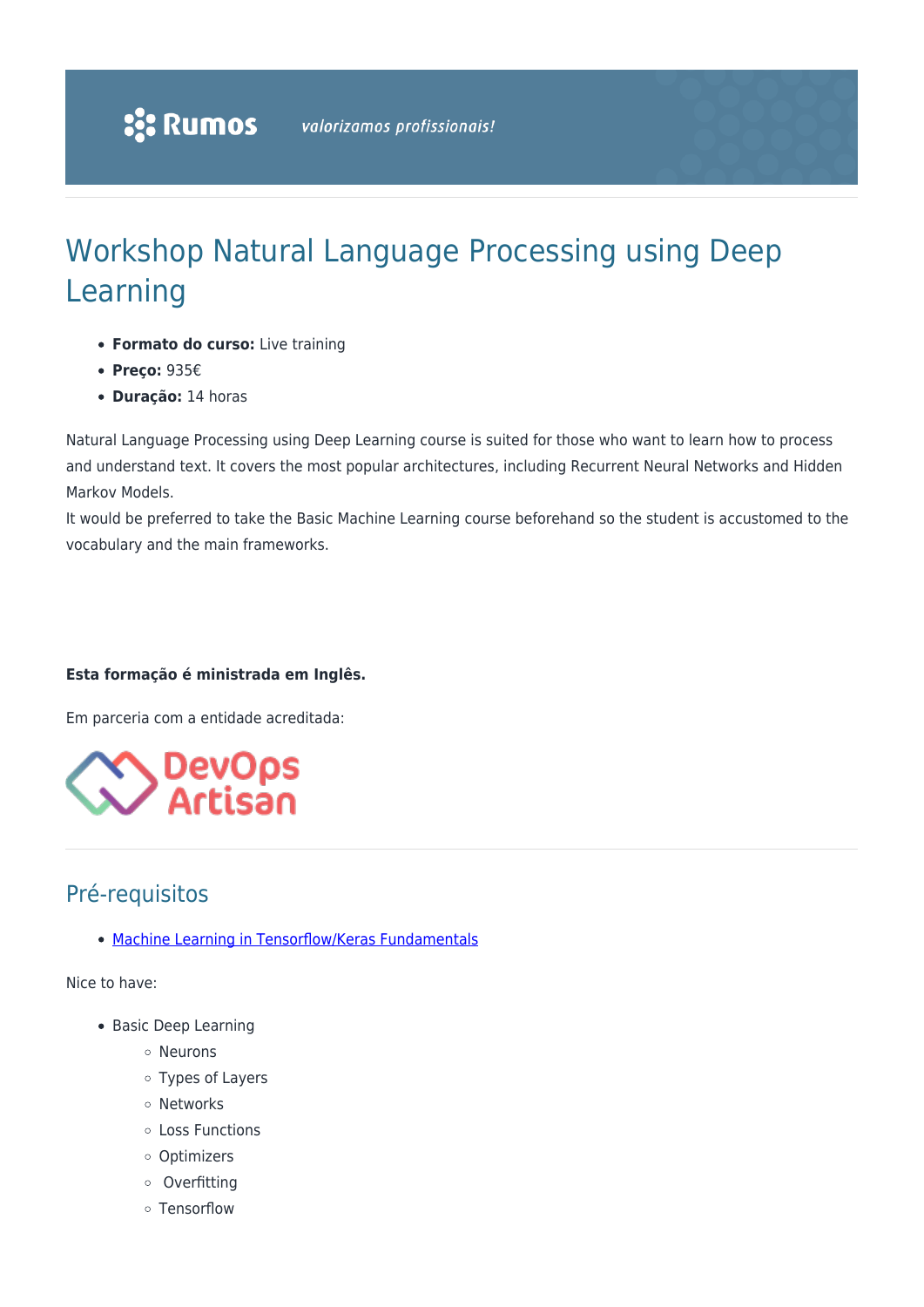- Basic Natural Language Processing
	- Tokenization
	- Bag of words
	- Tf-idf
	- o Stemming
	- Lemmatization
	- Language models
	- Sentiment analysis

### Programa

#### **NLP applications**

#### **Word vectors**

- What are vectors?
- Word analogies
- TF-IDF and t-SNE
- NLTK
- GloVe
- Word2vec
- Text classification using word vectors

Hands-on Lab:

- Performing a basic text classification using multiple word vectors models
- Improve it by using basic text processing and language models to get the data ready for machine learning

#### **Language modeling**

- Bigrams
- Language models
- Neural Network Bigram Model

Hands-on Lab:

- Performing text classification using neural networks based on language models
- Understand the probabilistic modeling of language model, how to improve the context of a word and how synonyms can be generated and how basic neural networks generate powerful language models

#### **Word Embeddings**

- $\bullet$  CROW
- Skip-Gram
- Negative Sampling

Hands-on Lab: Understand advanced techniques for language modeling like Skip-Gram and Negative Sampling by